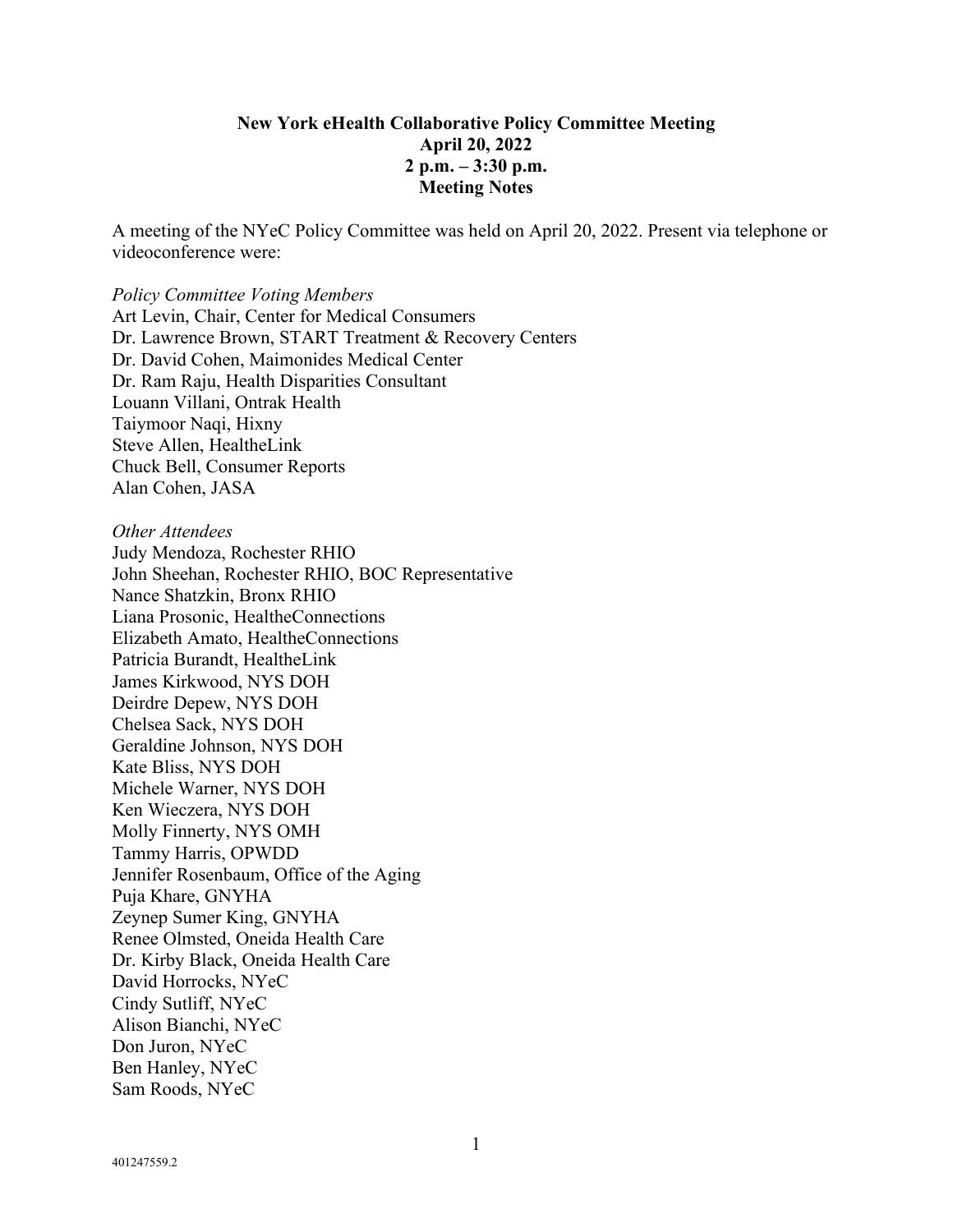Bob Belfort, Manatt Alex Dworkowitz, Manatt

The meeting was called to order by Ms. Sutliff at 2 p.m.

#### **I. Welcome and Introductions**

Ms. Sutliff welcomed the Committee members and provided an overview of the agenda, the meeting materials, and the meeting objectives.

# **II. Federal and State Updates**

Ms. Bianchi noted that NYeC's new CEO, David Horrocks, had officially begun with NYeC the preceding week.

On the federal side, Ms. Bianchi said that the federal Department of Health and Human Services had released its goals for the next four years, including equitable access to health care, and NYeC is reviewing and analyzing those goals.

On the state side, Ms. Bianchi noted that the public comment period has been triggered on DOH's 1115 waiver demonstration proposal. NYeC will comment on the State's approach as outlined in the 1115 waiver with the intention of ensuring a role for the SHIN-NY. Mr. Juron added that funding for the SHIN-NY had been approved by the state legislature in a level amount from the prior year.

# **III. DOH Update**

Mr. Kirkwood explained that the 1115 waiver proposal was available on DOH's website for review, and that the role of the QEs was described in the proposal.

Ms. Sutliff asked if there was any news on the proposed revisions to the SHIN-NY regulation. Mr. Kirkwood responded that DOH is in the process of internally reviewing proposed revisions to the regulations. He said that the regulation would reflect the all-in consent (AIC) model. He added that the provision regarding required connections to the SHIN-NY may also be modified: currently only providers with certified electronic health record technology are required to connect, but the rule may remove the requirement for certified electronic health record technology to better facilitate connection to the SHIN-NY by other provider types who may use other forms of health information technology to connect as well. This could result in increased connection by entities such as nursing homes.

Mr. Kirkwood expressed hope that the proposed regulation would be published prior to July.

# **IV. All-In Consent Policies**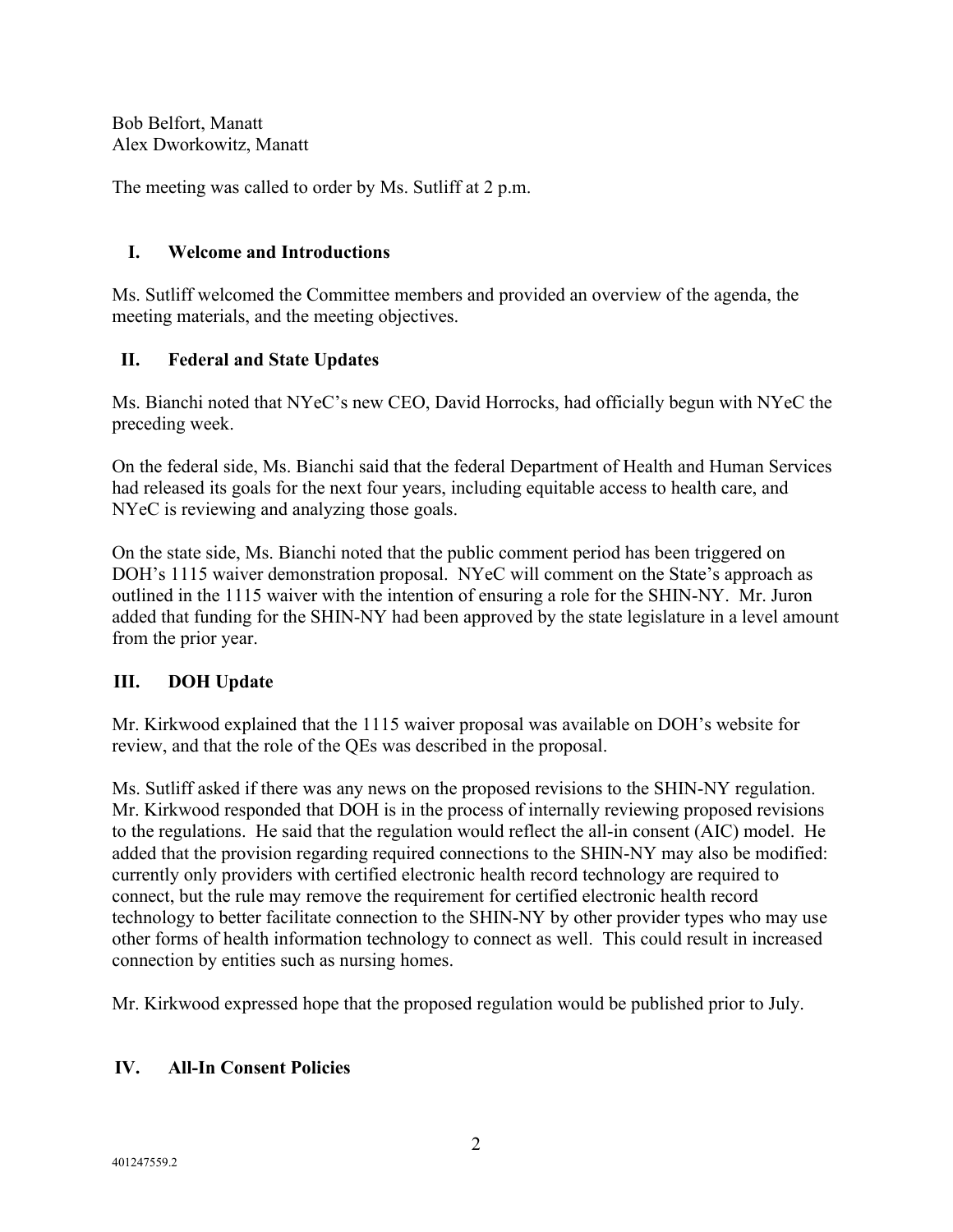Ms. Sutliff explained that an ad-hoc workgroup had been formed to help develop policy changes needed to implement the all-in consent model. She noted that the workgroup had met twice to discuss the potential policy changes.

Mr. Dworkowitz described the proposed revisions to the policies. He explained that the revisions were intended to clarify certain issues, such as the fact that consent forms are not required to include the name of any QEs.

In regard to the proposed revision to Section 1.3.5, Ms. Shatzkin said the use of the phrase "such QE" was not clear and may need to be modified.

Mr. Dworkowitz explained that the revisions to Section 1.8.2 would clarify that an all-in consent form could apply to non-participants, many of whom operate in other states. Mr. Allen noted that the provision used the term "transmittal" and not "access" and that it was important to use the correct term, since this was the provision that permits connections to national networks.

Mr. Dworkowitz noted that Section 1.9.6 would be modified to allow for the consent denial option to be provided via a separate form, rather than within the text of the all-in consent form itself. Mr. Cohen asked why the denial option would be important, since patients could simply not sign the consent form. Mr. Naqi responded a denial option could result in a patient's information being inaccessible in the case of an emergency.

In regard to Section 1.9.13, Ms. Shatzkin said she did not like the option of preventing payers from receiving all of a patient's protected health information. Mr. Allen said the policy provides QEs with the necessary flexibility to comply with HIPAA with respect to an exceedingly rare event. Ms. Shatzkin said the policy is giving QEs a hammer when they should use a scalpel. Mr. Naqi answered that this does not mean the QEs will use a hammer.

Dr. Brown asked why this occurred so rarely, and asked if there is an impediment to patients exercising this option. Dr. Cohen responded this HIPAA right is applicable only when a patient pays out-of-pocket and does not want their insurer to know about the visit, which is not a common request.

Ms. Sutliff asked the Committee members if they agreed to the proposed policy changes. Dr. Raju, Dr. Brown, Dr. Cohen, Mr. Allen, Mr. Cohen, Mr. Naqi, and Ms. Villani expressed support for the policy changes. Mr. Bell abstained.

# **V. Form of All-In Consent**

Ms. Sutliff presented to the Committee members the proposed language of the all-in consent form. Ms. Sutliff explained the key elements of the form and compared them to the existing model consent form.

Dr. Brown asked about the reading level of the form and whether the form would be available in languages other than English. Ms. Sutliff answered the form would be available in many